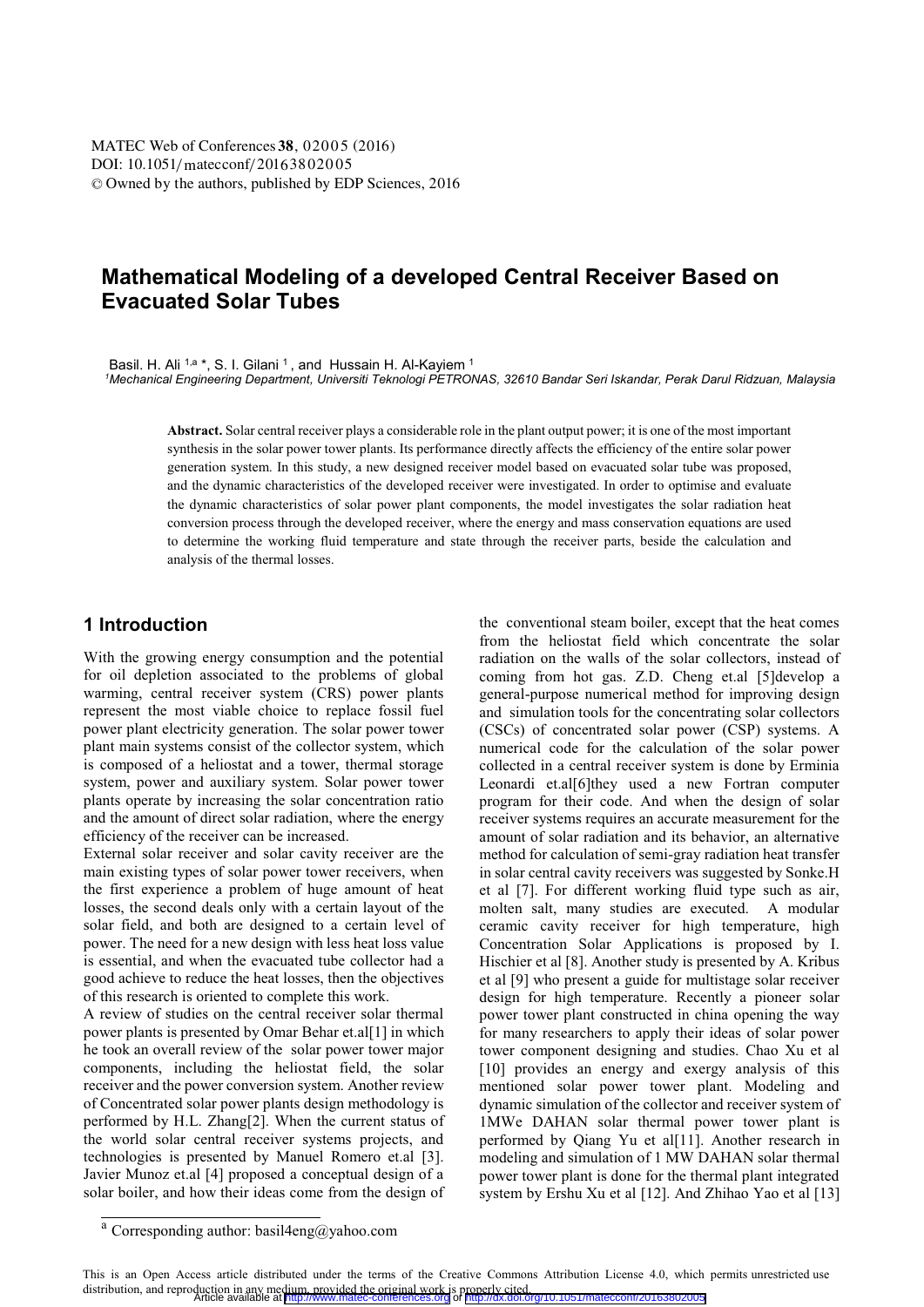present a modeling and simulation of the plant central receiver system. The heliostat field layout design HFLD software is used to calculate the performance of the plant, and TRNSYS plant model is developed for the plant simulation

### **2 Developed receiver features and parameters**

The developed receiver is planned to operate at Malaysians weather, under project supported by UNEVERSITI TEKNOLOGY PETRONAS for solar research purposes, conducted in the solar energy unit. The latitude Longitude of the suggested plant is 4˚N, 101˚E respectively. The field is planned to collect a maximum number of 20Kw/m² of solar radiation in the top of the tower, where the receiver will be located. The first phase of the receiver is planned to operate a 1.2 Kw steam turbine. The main component and parameters of the receiver are the number of the used evacuated tube, which decide the interception area of the heat surfaces, the dimensions of the tubes and the arrangement of the tubes and steam separator, Figure (1) shows the developed receiver feature.



**Figure 1.** The developed receiver feature

### **3 The receiver mathematical model**

For the suggested design of the receiver which composed of evaporator surface, steam separation drum and superheat surface, the mathematical model of this component is as follows

- $\bullet$  The heat transfer model between the wall and heating surface,
- $\bullet$ Heating surface model
- $\bullet$ Steam separation drum model,

The heat transfer model is used to calculate the amount of heat transferred under various temperature differences. In the heating surface model the tube metal temperature and medium state parameter are calculated based on factors include the received solar energy, environmental heat loss, and heat transferred to the medium. Steam separation drum pressure and water level changes are also included in the model

#### **3.1 The Steam separation drum model***.*

This model is divided into two regions,

- $\bullet$ The vapor region
- -The liquid region

Figure (2) describes the steam separation drum model configuration



 **Figure 2.** Steam separation drum model configuration

The mathematical model of the steam separation drum can be formulated as follows:

1. Mass conservation equation

$$
\frac{d}{dt}(\rho^{sw}V_{l-drum} + \rho^{ss}V_{g-drum}) = \dot{m}_{fw} + \dot{m}_{froul} - \dot{m}_{dc} - \dot{m}_d - \dot{m}_{df}
$$
\n(1)

2. Energy conservation equation

$$
\frac{d}{dt}(\rho^{sw}V_{l-drum}H^{sw} + \rho^{ss}V_{g-drum}H^{ss}) = m_{fw}H_{fw} + m_{front}H^{ss}
$$
\n
$$
+ m_{front}(1-x)H^{sw} - m_{dc}H_{down} - m_{d}H^{ss} - m_{df}H^{sw} - Q_{m-d}
$$
\n(2)

3. Mass conservation equation for steam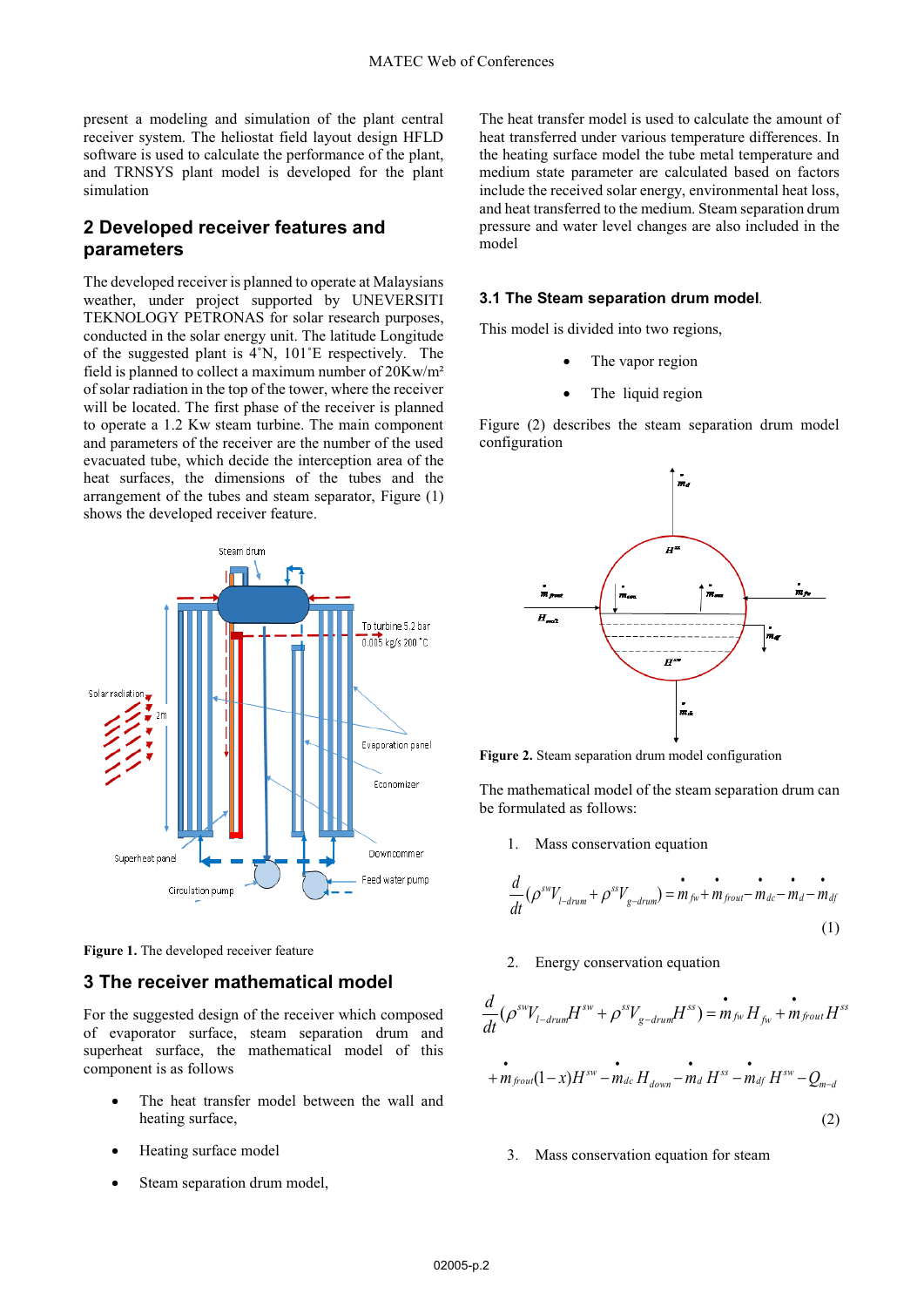$$
\frac{d}{dt}(\rho^{ss}V_{g-drum}) = m_{front}x - m_d - m_{con} + m_{eva}
$$
\n(3)

4. Energy conservation equation for steam

$$
\frac{d}{dt}(\rho^{ss}V_{g-drum}H^{ss}) = \mathbf{m}_{\text{front}}xH^{ss} - \mathbf{m}_{\text{av}}H^{ss} + \mathbf{m}_{\text{ev}}H^{ss} + Q_{g-m}
$$
\n
$$
\mathbf{m}_d H^{ss} - \mathbf{m}_{\text{con}} H^{sw} + \mathbf{m}_{\text{ev}}H^{ss} + Q_{g-m}
$$
\n(4)

$$
V_{g-drum} + V_{l-drum} = V_{drum}
$$
\n(5)

Condense steam flow

$$
m_{con} = \frac{m_{fw}(H^{ss} + H_{fw})}{H^{ss} - H^{sw}}
$$
  
(6)

#### **3.2 Heat transfer model in the evaporation tubes**

Heat transfer model of the evaporation tube is classified into three types:

- -Single-phase forced flow heat transfer
- $\bullet$ Two-phase forced flow, nucleate heat transfer
- $\bullet$ Two-phase forced flow heat transfer

Figure (3) describes the evaporation tube model configuration, the model assumptions are as follows:

- $\blacktriangleright$  Uniform fluid characteristics across the section of the tubes
- $\blacktriangleright$ Steady flow through the tubes
- > Ignore the axial heat conduction
- > The solar radiation flux is uniformly distributed along the tube length
- $\triangleright$ The working fluid pressure in the tube is uniform
- $\blacktriangleright$  The drum pressure is used as characteristic parameter
- 1. Mass conservation equation:

$$
\frac{d}{dt}(\rho V) = \mathbf{\dot{m}}_{\text{front}} - \mathbf{\dot{m}}_{\text{frin}} \tag{7}
$$

2. Energy conservation equation

$$
\frac{d}{dt}(M_j T_j) = Q_f - Q_a \tag{8}
$$

$$
\frac{d}{dt}(M_a h) = m_{frin} H_{eval} - m_{front} H_{eva2} + Q_a
$$
\n(9)

$$
Q_{a} = \alpha_{l} S(T_{j} - T_{a})
$$
\n
$$
\begin{array}{c}\n\begin{array}{ccc}\n\frac{H_{\text{avg}}}{m_{\text{f}}}\n\end{array}\n\end{array}
$$
\n
$$
\begin{array}{c}\n\text{h} \\
\text{h} \\
\text{v} \\
\text{v} \\
\text{v}\n\end{array}
$$
\n
$$
\begin{array}{c}\n\text{v} \\
\text{v} \\
\text{v} \\
\text{v} \\
\text{v} \\
\text{v} \\
\text{v} \\
\text{v} \\
\text{v} \\
\text{v} \\
\text{v} \\
\text{v} \\
\text{v} \\
\text{v} \\
\text{v} \\
\text{v} \\
\text{v} \\
\text{v} \\
\text{v} \\
\text{v} \\
\text{v} \\
\text{v} \\
\text{v} \\
\text{v} \\
\text{v} \\
\text{v} \\
\text{v} \\
\text{v} \\
\text{v} \\
\text{v} \\
\text{v} \\
\text{v} \\
\text{v} \\
\text{v} \\
\text{v} \\
\text{v} \\
\text{v} \\
\text{v} \\
\text{v} \\
\text{v} \\
\text{v} \\
\text{v} \\
\text{v} \\
\text{v} \\
\text{v} \\
\text{v} \\
\text{v} \\
\text{v} \\
\text{v} \\
\text{v} \\
\text{v} \\
\text{v} \\
\text{v} \\
\text{v} \\
\text{v} \\
\text{v} \\
\text{v} \\
\text{v} \\
\text{v} \\
\text{v} \\
\text{v} \\
\text{v} \\
\text{v} \\
\text{v} \\
\text{v} \\
\text{v} \\
\text{v} \\
\text{v} \\
\text{v} \\
\text{v} \\
\text{v} \\
\text{v} \\
\text{v} \\
\text{v} \\
\text{v} \\
\text{v} \\
\text{v} \\
\text{v} \\
\text{v} \\
\text{v} \\
\text{v} \\
\text{v} \\
\text{v} \\
\text{v} \\
\text{v} \\
\text{v} \\
\text{v} \\
\text{v} \\
\text{v} \\
\text{v} \\
\text{v} \\
\text{v} \\
\text{v} \\
\text{v} \\
\text{v} \\
\text{v} \\
\text{v} \\
\text{v} \\
\text{v} \\
\text{v} \\
\text{v} \\
\text{v} \\
\text{v
$$

**Figure 3.** Evaporation tube model configuration

For heat transfer coefficient in single- phase fluid forced flow, using belt-Di tooth formula is

$$
\alpha_{\text{cht}} = \frac{\lambda}{d} 0.023 \text{Re}^{0.8} \text{Pr}^{0.4}
$$
 (11)

And for two phase heat transfer the value of  $\alpha_l$  is found from

$$
\alpha_l = \alpha_{hf} + \alpha_{dl} \tag{12}
$$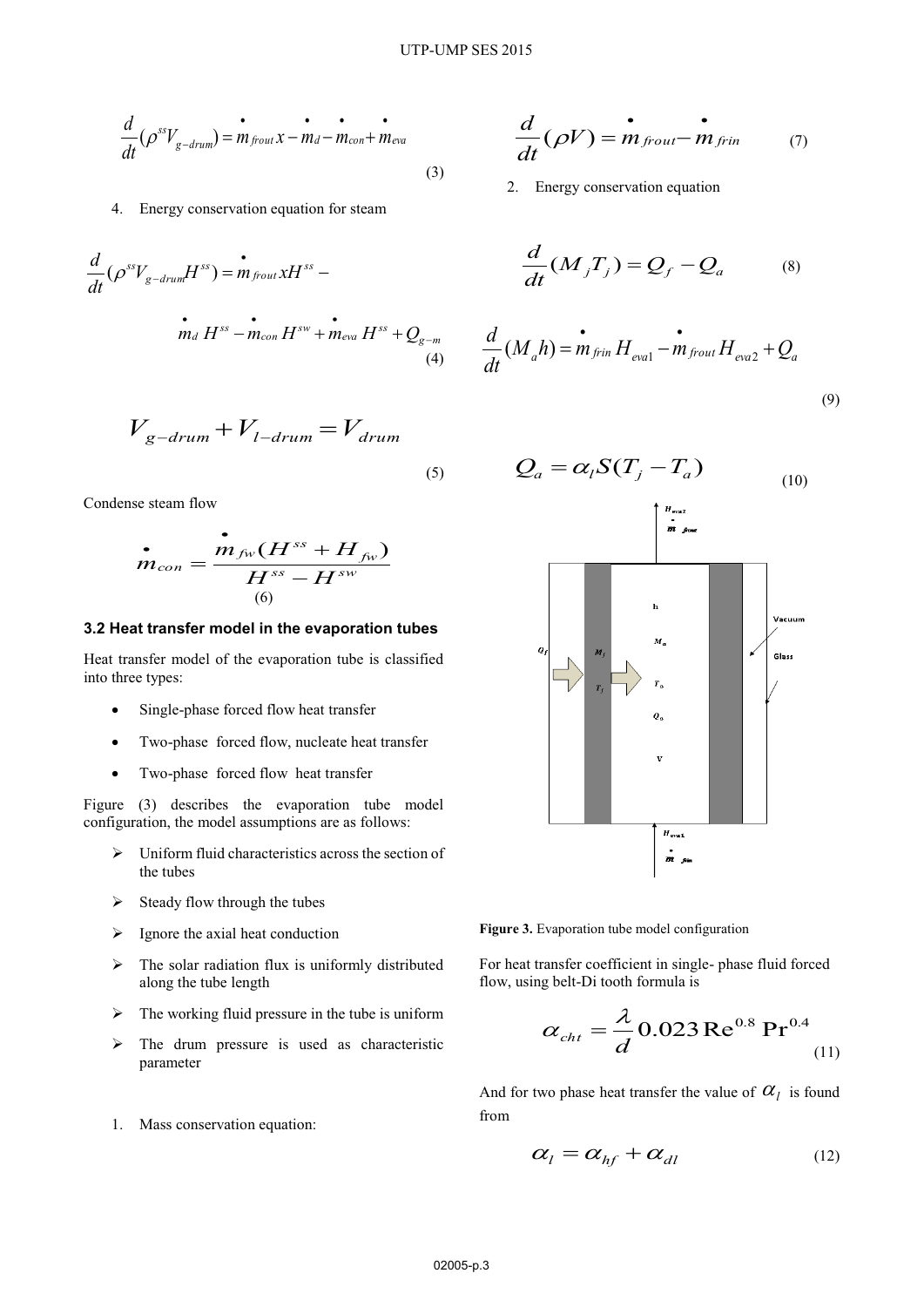$$
\alpha_{hf} = 0.00122 \left[ \frac{0.79 \lambda' C_p^{\prime 0.45} \rho^{\prime 0.49}}{\sigma^{0.5} u^{\prime 0.29} \gamma^{0.24} \rho^{\prime 0.24}} \right] \times
$$
  

$$
\Delta t_{gr}^{0.24} \Delta p_{gr}^{0.75} S
$$
 (13)

Where

$$
S = \left[1 + 2.53 \times 10^{-6} \text{(Re)}\right]_{1x}^{1.17} \bigg]_{(14)}
$$

And

And if

$$
(\text{Re})_{lx} = \left[\frac{W_2(1-x)d}{u'}\right]F^{1.25}
$$
\n(15)

$$
\frac{1}{2\pi} \leq 0.1
$$
 then  $F = 1.0$ 

$$
\frac{1}{x_{tt}} > 0.1
$$

$$
F = 2.35 \left( \frac{1}{x_u} + 0.213 \right)^{0.736}
$$

$$
x_{tt} = \left( \frac{1 - x}{x} \right)^{0.9} \cdot \left( \frac{\rho''}{\rho'} \right)^{0.05} \cdot \left( \frac{u''}{u'} \right)^{0.1}
$$

$$
\alpha_{dt} = \begin{pmatrix} x & \end{pmatrix} \begin{pmatrix} \lambda' & \end{pmatrix} \begin{pmatrix} u' & \end{pmatrix}
$$
\n
$$
\alpha_{dl} = 0.023 \frac{\lambda'}{d} \left[ \frac{W_2(1-x)d}{u'} \right]^{0.8} \left[ \frac{u'cp'}{\lambda'} \right]^{0.4} F
$$

> For heat transfer in two-phase fluid forced flow

When 
$$
m_{front} > 800 \frac{kg}{m^2 s}
$$

$$
y = 1 - 0.1 \left( \frac{\rho'}{\rho''} - 1 \right)^{0.4} \times (1 - x)^{0.4}
$$
\n(18)

$$
Nu = 0.023 \left( \frac{\rho' W_2 d}{\rho'' v''} \right)^{0.8} (\Pr'')^{0.4}
$$

$$
\times \left[ x + \frac{\rho''}{\rho'} (1 - x) \right]^{0.8} . y \quad (19)
$$

$$
\alpha_l = \lambda''/d.Nu
$$
\n(20)

When  $m_{front} \leq 800 \, kg/m^2 s$ 

Then,

$$
\alpha_{l} = 1.16 \left[ \frac{12.5 + 0.025 W_{2}}{(x + 0.001) - X_{eh}} - (4650 - 8\rho W_{2})(x - X_{eh}) + 1240 \right]
$$
\n(21)

#### **3.3 Modeling of super heater**

1- Energy conservation equations

$$
\frac{d(MH)}{dt} = m_{\text{supin}} H^{ss} - m_{\text{support}} H_{\text{support}} + Q
$$
\n(22)

M is the mass of steam, which can be calculated by the following equation.

$$
M = \rho V \tag{23}
$$

2- The heat transfer between the working fluid and metal pipe is expressed as follows

$$
Q = K m^n_{\text{support}} (T_m - T_2) \tag{24}
$$

Where, K is the heat exchange coefficient between steam and metal pipe. The value of K is decided by the superheated design data, (n) as the index,  $n = 0.8$ .

The previous mentioned mathematical modeling, controlled the thermal performance of the developed solar central receiver. The primary phase receiver specifications are given in figure 1 that values are suitable to be a preliminary design, to analyze and check the result of its application for this feature, and will lead to optimize the size of the receiver component.

(17)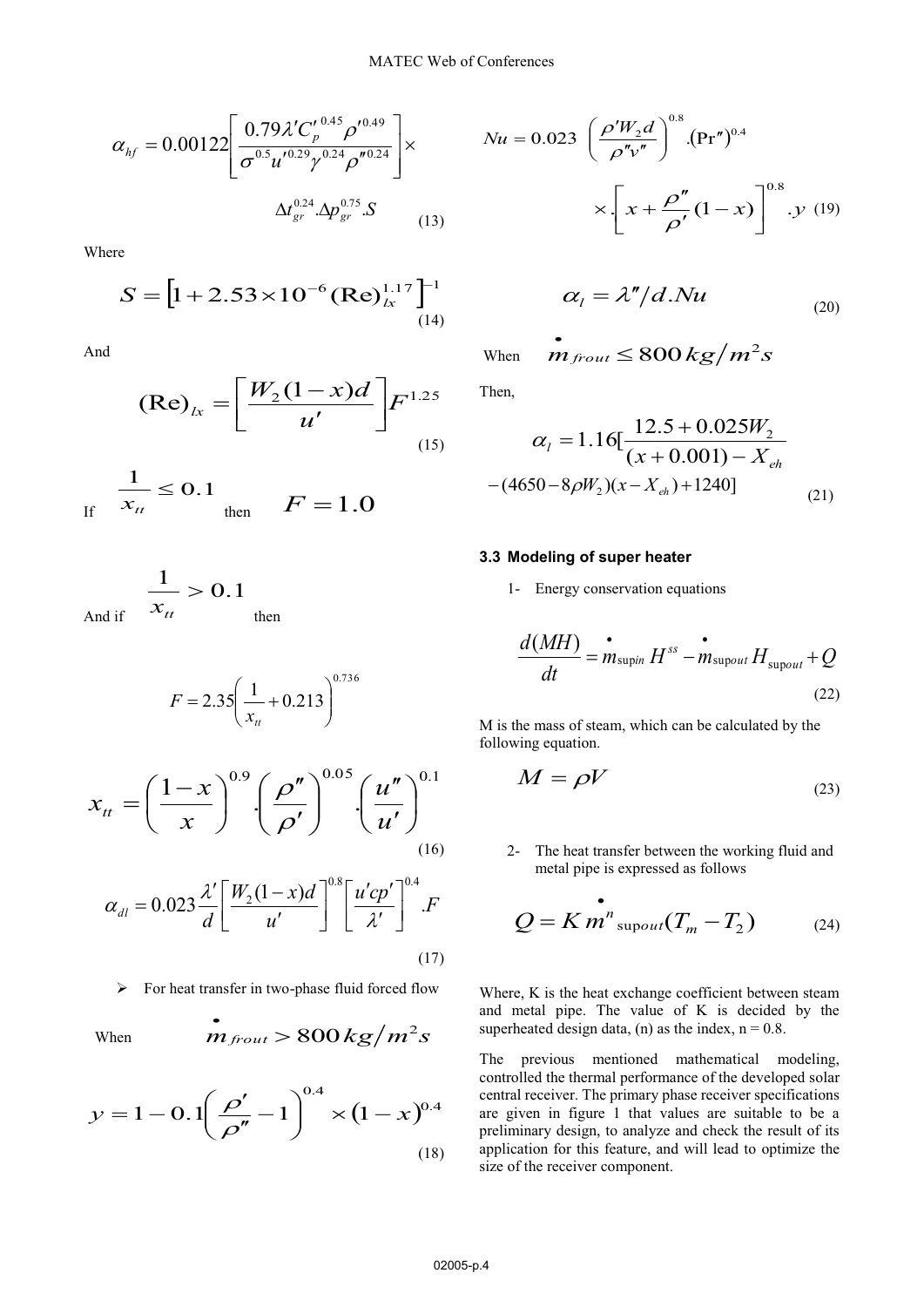### **4 Results and discussions**

For the mentioned design parameters of turbine pressure, steam flow rate, and degree of superheat temperature. The values of enthalpy are picked from the steam table for the saturated water, and saturated steam as represented in table (1), Depending on the circulation pump pressure, the values of the enthalpy and the steam fraction (x) in the drum inlet are determined. Where the drum inlet flow rate and circulation water flow rate are a control variables, there values are determined according to the rate of the collected solar radiation. The optimum surface area can be selected according to the image size and concentrated irradiance. For the selected tube dimension and assuming constant 0.4 kW/m² direct irradiance, table (2) represent the required amount of the input values of the system.

|  | <b>Table 1.</b> Design Parameters value |  |
|--|-----------------------------------------|--|
|  |                                         |  |

| Parameter                                                | Value                |
|----------------------------------------------------------|----------------------|
| Turbine inlet Steam pressure                             | 5.2 <sub>bar</sub>   |
| Saturated steam enthalpy $H^{ss}$                        | $2750$ kJ/kg         |
| Saturated water enthalpy $H^{sw}$                        | $640$ kJ/kg          |
| Turbine superheat temperature at<br>$H_{\text{support}}$ | 200 °C               |
| $m_d$<br>Steam flow rate                                 | $0.005 \text{ kg/s}$ |

|  |  | <b>Table 2.</b> Required amount of the developed receiver |  |
|--|--|-----------------------------------------------------------|--|
|  |  |                                                           |  |

| <b>Parameter</b>       | Value                   | <b>Parameters</b>     | Value                           |
|------------------------|-------------------------|-----------------------|---------------------------------|
| Inner Tube<br>diameter | 63<br>mm                | SHP Q in              | $0.4$ kW/m <sup>2</sup>         |
| Tube length            | 2000 mm                 | FW pump<br>power      | $0.15$ kW                       |
| Number of<br>CW tubes  | 8                       | CW pump<br>power      | $0.05$ kW                       |
| Number of<br>FW tubes  | 2                       | Separator V           | 15 litters                      |
| Number of<br>SHP tubes | 2                       | V of saturated<br>gas | 0.358<br>m <sup>3</sup> /kg     |
| CW Q in                | $1.4 \text{ kW/m}^2$    | V of<br>saturated liq | 0.0010904<br>m <sup>3</sup> /kg |
| FW Q in                | $3.2$ kw/m <sup>2</sup> | Required heat         | $5 \text{ kW/m}^2$              |
| CW bar                 | 6 bar                   | abarture area         | $2 \text{ m}^2$                 |

When the number of 12 ETC tubes is arranged according to the described configuration, the plant is able to operate a 1.2 kW steam turbine with an amount of 10 kW/m² collected solar radiations at the top of the tower, with required pumping power of 0.2 kW.

### **5 Conclusions**

The mathematical model of a new designed central receiver performance based on evacuated solar tube configuration has been developed. A good solution for the traditional external and cavity receiver heat losses is proved, the ratio of vapor to liquid in the drum play an essential role in determining the amount of steam generated, dimensions of the receiver and so the size of the plant, elevated temperature expected to achieve and less amount of heat losses. More analysis is required to determine the hydraulic friction losses of the fluid inside the tubes. The design is promised after manufacturing and experimental validation

#### **Acknowledgment**

The authors acknowledge the support from University Teknologi PETRONAS for the research activities, work, and the supply of research facilities.

#### **Nomenclature**

 $m_d$  Steam flows out of the drum (kg/s) *m dc* Flow into the downcommer *m fw* - Feed water flow *M df* Drainage flow *m* eva Evaporation steam flow *m cond* Condensed steam flow *m frin* Flow to the riser *m frout* Flow from the riser *m*sup*in* Flow to the superheat - $\Delta p_{or}$  Saturated pressure difference  $\Delta t_{\alpha r}$  Pipe wall over heat rate  $m_{\text{support}}$  Flow from the superheater - $V_{s-drum}$  Volume of steam in the drum  $m^3$  $V_{L-drum}$  Volume of water in the drum  $\rho^{sw}$  Density of saturated water  $\rho^{ss}$  Density of saturated steam  $H^{sw}$  Enthalpy of saturated water  $H^{ss}$  Enthalpy of saturated steam